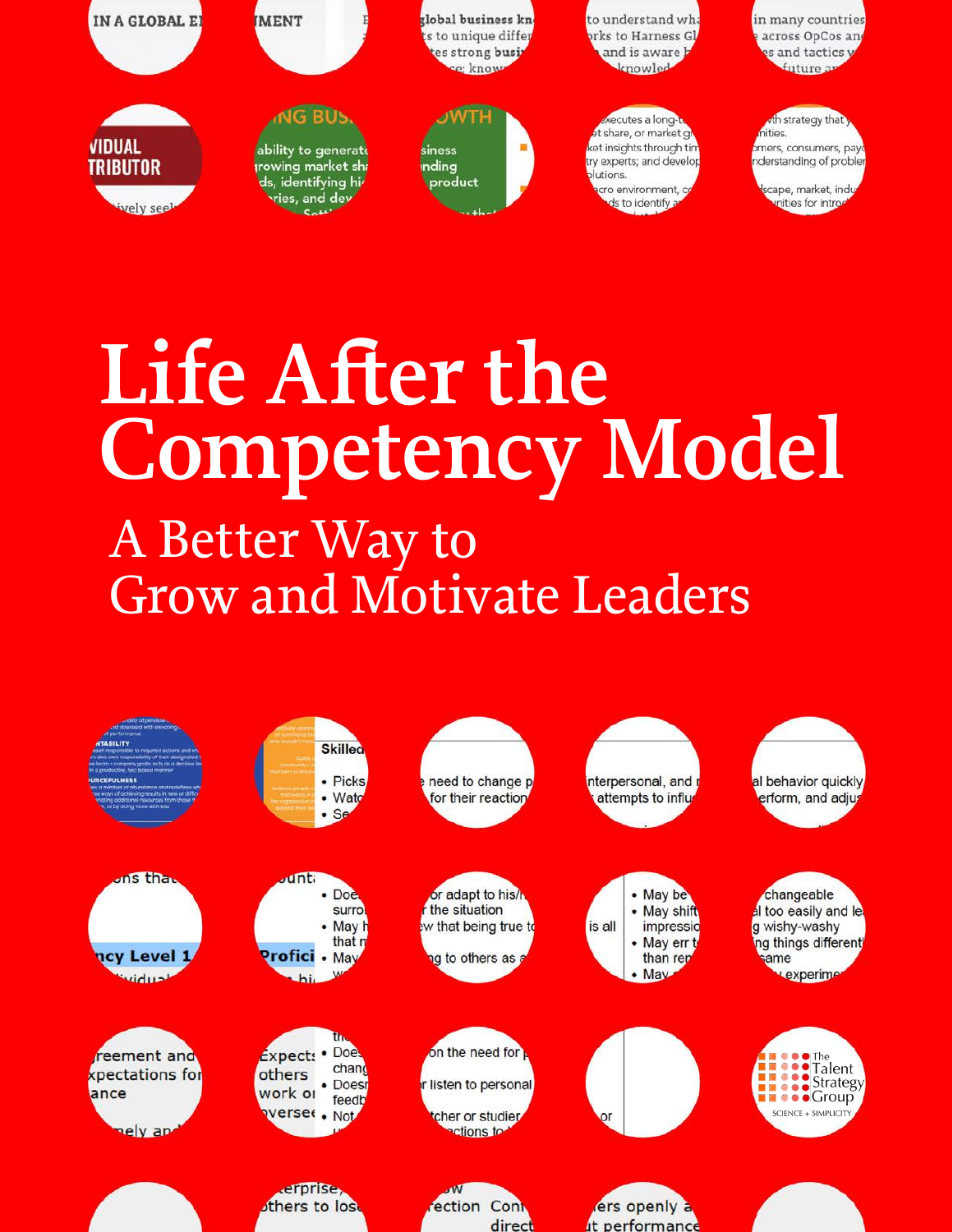

# Life After the Competency Model



*by [Marc Effron](https://www.linkedin.com/in/effron/),*  **[Talent Strategy Group](https://www.talentstrategygroup.com/publications)**

**Few human resource tools promise as much and deliver as little as the typical leadership competency model.** These models exist in a world of contradictions – simultaneously being specific but generic, ambitious but uninspiring, academically perfect but practically flawed.

Popularized in the 1990s by consultants, academics and a flood of new leadership books, leadership competencies were advanced as the remedy for every organizational illness. They would drive objectivity into selection processes. They would allow organizations to balance the "what" and the "how." They would make development paths clear.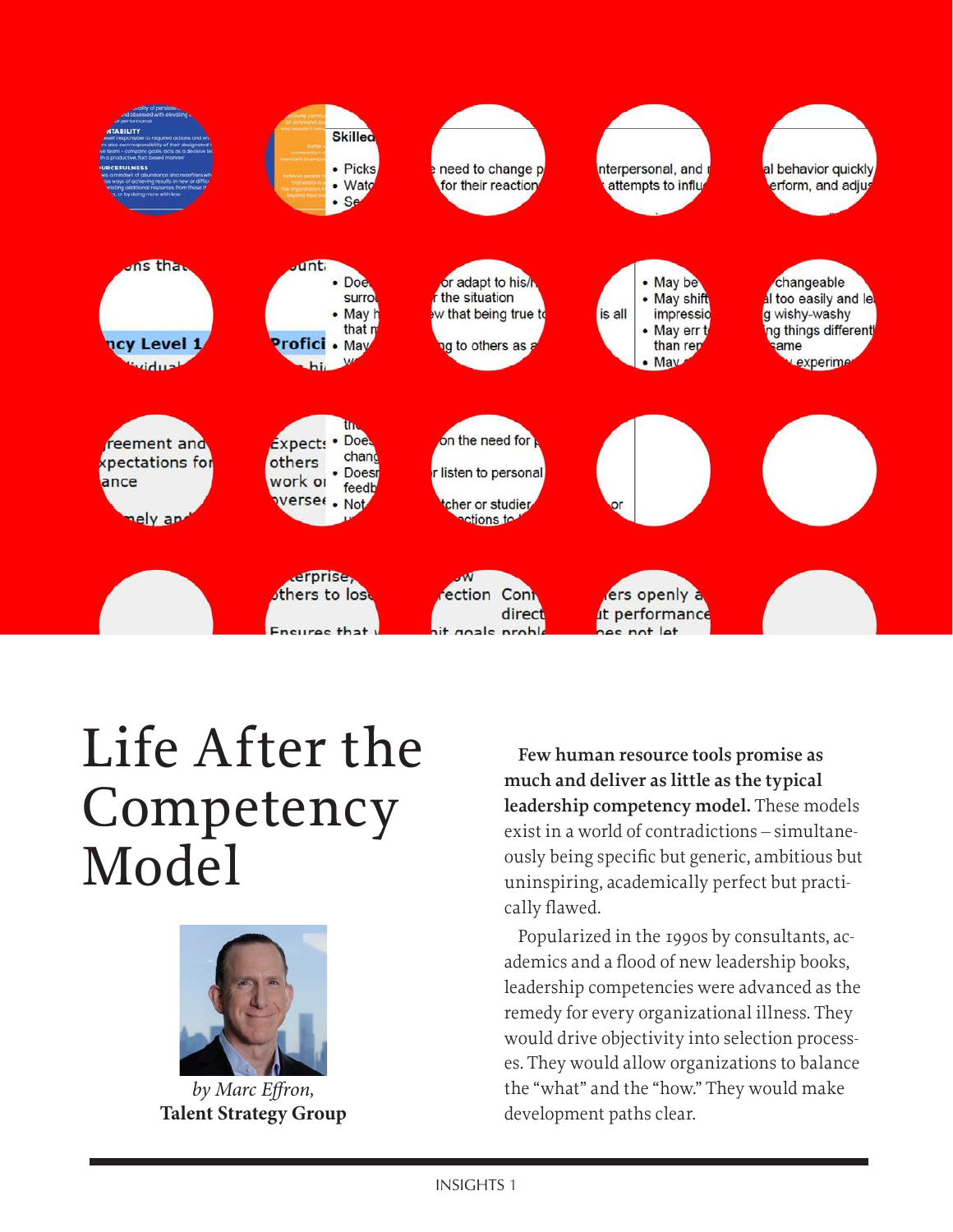But what started as a well-intended effort quickly evolved into a complex, unusable example of how HR "just doesn't get it." Managers rejected the typical 10 competency, 5-level, 50-behavior frameworks whose content they didn't recognize as what truly differentiated their best talent.

 Those managers simply wanted to know what they and their team member needed to do to thrive at their company.

# **What went wrong?**

The early excitement around competencies ignored significant weaknesses in the concept, including that there was no clear definition of "competency."

Some consulting firms defined them to include factors that were largely driven by personality and therefore very difficult to change (e.g. self-confidence). Others chose to include attitudes, beliefs, motives and similarly hard to define attributes.

The definition of a competency entirely depended on who was designing the model. More importantly, in the ensuing rush to create competency models, designers often forgot to ask themselves two critical questions:

- What is the fundamental business purpose of competencies and competency models, and;
- Is a competency model the easiest way to achieve that purpose?

As a result, today's typical leadership competency model is often an all-encompassing, multi-layered behemoth whose complexity far outweighs its value. And, even with its verbosity and heft, it still doesn't tell managers exactly how to succeed.

As a result, most leadership competency models are "nodded at" but never truly embraced by executives.

# **A better way: Create a Success Model**

There is another way  $-$  a simpler way  $-$  to crisply, compellingly and accurately define success for managers. A Success Model is a way to describe the outcomes that differentiate successful leaders using only a few, short, powerful phrases.

A Success Model is more effective than a leadership competency model because it focuses on outcomes, not on the behaviors that precede them. It's easy to implement because managers instantly understand its brief, engaging and aspirational statements.

Three things differentiate a Success Model from the typical leadership competency model:

**1. A Success Model includes only the "differentiating few":** The Success Model uses four to five statements to describe what will differentiate tomorrow's stars. Each statement succinctly expresses one concept. It's a holistic statement of the expected results, not a string of competencies tied together with conjunctions.

A focus on the differentiating few is beneficial for two reasons. First, it reinforces the reality that there is a hierarchy of organi-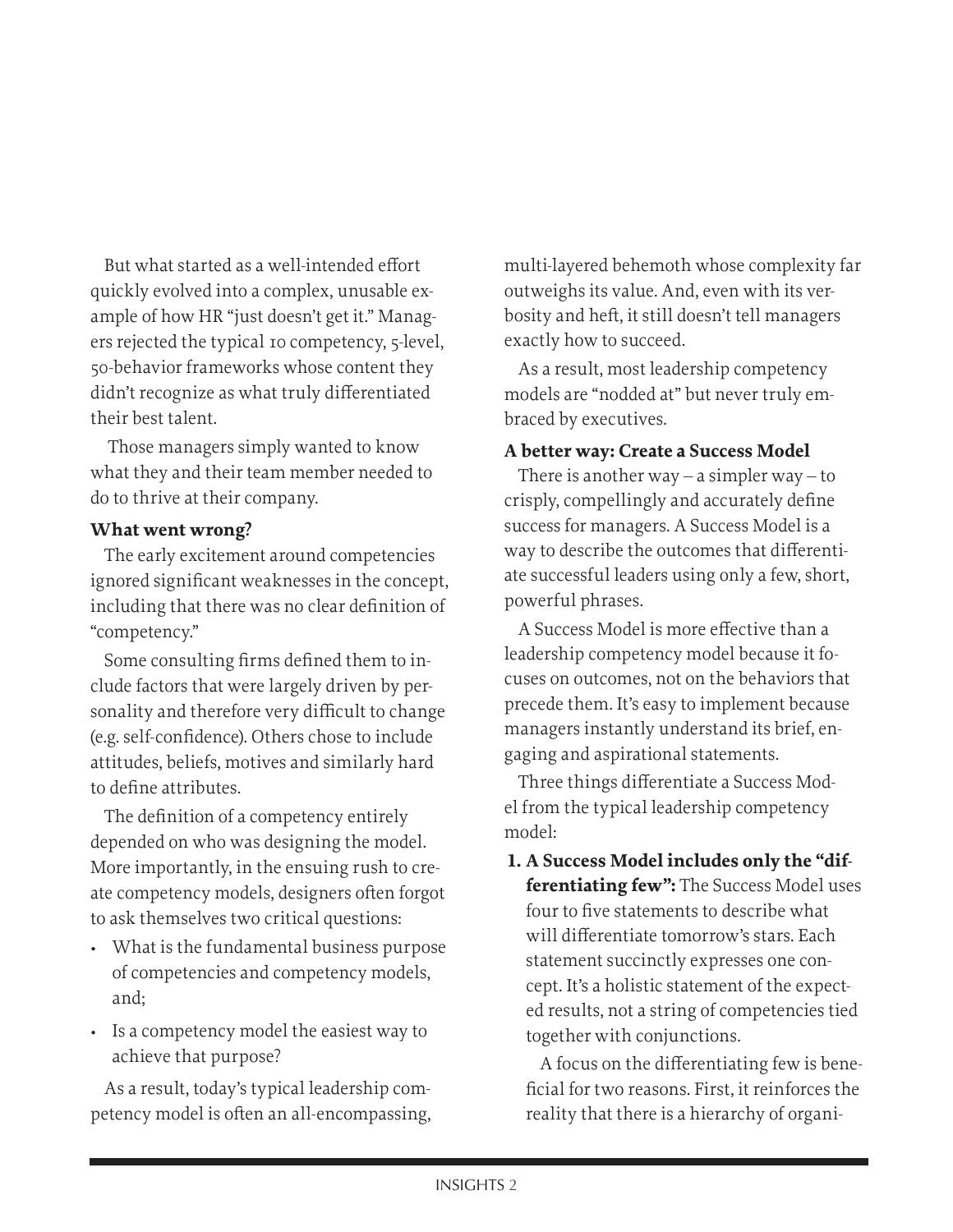

# **Are you creating Good Citizens or High Performers?**

A fundamental error when creating a leadership model is to identify good citizen behaviors rather than differentiating behaviors. What's the difference?

Good Citizen behaviors may include items like hard work, team player, honest and ethical, effective communicator, and other items that make a leader a great corporate citizen. While these behaviors are the foundation of good leadership, they shouldn't be differentiating in a organization with even moderate quality leaders.

In fact, it's fair to say these behaviors should be expected of leaders as a condition of employment. We wouldn't reward or promote a leader only for showing these behaviors.

A Success Model identifies behaviors that have a direct and linear relationship to high performance. These are behaviors that your executives are confident will accelerate the achievement of your strategy.

The success model behaviors are rare but found in your highest potential employees and select high performers. They are free from bias. Some people may be naturally inclined to show them but anyone can demonstrate them if they are willing to dedicate the effort.

zation priorities. A manager can engage in many important activities during her day. Yet a small number of those activities will have a disproportionately large impact on her, and the organization's, success.

We owe it to busy managers to help them differentiate the critical from the merely important. (See sidebar: Are you Creating Good Citizens or High Performers?)

Second, identifying the differentiating few acknowledges the science that shows that people more accurately remember information when it's presented in "chunks" of three or four. A manager will recall four success model statements far more easily than 10 leadership competencies.<sup>1</sup>

This tight focus makes the Success Model easy to explain and simple to use to assess performance and potential.

**2. A Success Model Focuses on Outcomes:**  Managers want clarity about the *outcomes* for which they're responsible. A Success Model describes the outcomes that define high performance, not the underlying behaviors that a competency model does.

For example, consider four leadership competency model staples: Strategic Thinker, Influences Others, Building Collaboration and Customer Focus. In the abstract one could easily support the merits of each

<sup>1.</sup> Cowan, N., Morey, C.C., & Chen, Z.. The legend of the magical number seven. In S. Della Sala (Ed.), *Tall tales about the brain: Things we think we know about the mind, but ain't so*. Oxford University Press, 2007.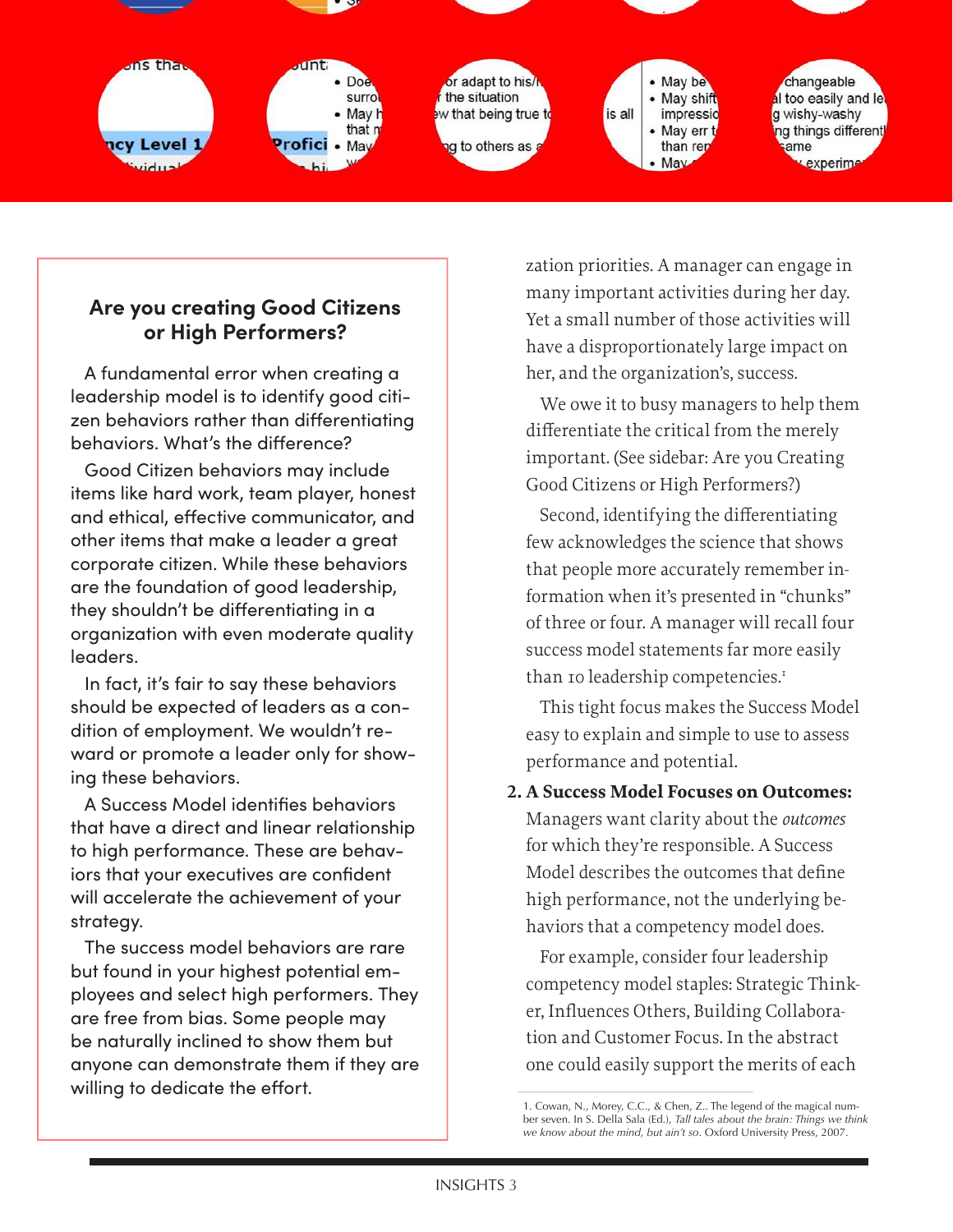# **The success model states outcomes, not the precursors to outcomes**

**Company Strategy Plank** How the company will win

**Success Model Statement** The performance-driving behavior a leader will show

**Better Competency Model** Identifies performance-driving management and leadership behaviors

. . . . . . . . . . . . . .

**Typical Competency Model** Lists generic management and leadership behaviors **Build deep relationships with fewer, larger customers**

**Creates clients for life through brilliant solutions and trusting relationships**

|                       |                                    | .                          |                                       | .                  |
|-----------------------|------------------------------------|----------------------------|---------------------------------------|--------------------|
| Innovative<br>Mindset | <b>Strategic</b><br>Thinker        | Leadership                 | <b>Customer</b><br><b>Focus</b>       | Decisive           |
| Mature<br>Confidence  | <b>Influences</b><br><b>Others</b> | Drives<br>Execution        | <b>Builds</b><br><b>Collaboration</b> | Talent<br>Champion |
|                       |                                    |                            |                                       |                    |
| Innovative<br>Mindset | Strategic<br>Thinker               | Leadership                 | Customer<br>Focus                     | Decisive           |
| Mature<br>Confidence  | Influences<br>Others               | <b>Drives</b><br>Execution | <b>Builds</b><br>Collaboration        | Talent<br>Champion |

#### of these.

But a competency has no value on its own. It only has value when it's applied to achieve a specific outcome. A leader could use those four competencies to deliver any number of different results. How is a leader expected to know exactly which outcomes her company desires?

As shown in Figure 1, a Success Model statement describes the outcome that the company values, e.g. "Creates clients for life through brilliant solutions and trusting relationships." This statement is directly and tangibly linked to the company's strategy, unlike a competency.

For leaders, that statement succinctly explains what they must deliver to "win" in their organization. It is purposefully agnostic about how those results are achieved, recognizing that there are many paths that might lead to the same result.

**3. A Success Model sounds like your company:** Your executives may say that winning at their company means that

leaders "Grow teams that deliver legendary projects" or "Create clients for life through trusting relationships." They don't speak in competencies and you shouldn't either.

Using natural phrasing makes the success model easier to understand and more emotionally engaging for leaders.

#### **Creating a Success Model**

A success model is developed using a process that's similar to designing a leadership competency model. Your executives are interviewed and themes emerge.

 The crucial difference is in how the interview is managed to identify the few differentiating behaviors and how the executives' words and phrases are captured.

#### **Implementing a Success Model**

The power of a Success Model comes from making it the new "true north" in your organization. It should be integrated into every people process in the company.

Candidates should be interviewed using the Success Model as a framework. On-boarding